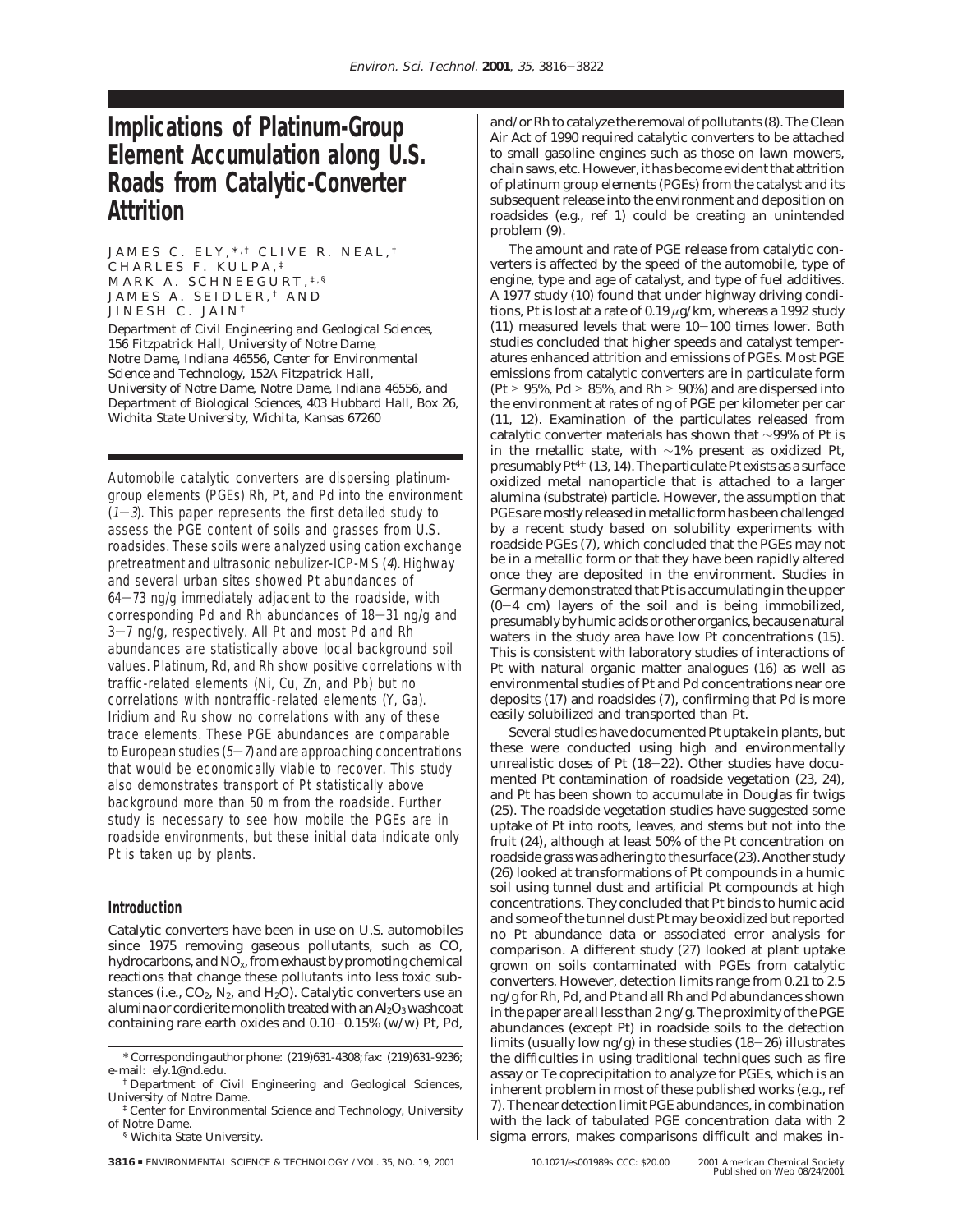terpretation of such data containing inherently large errors (even if those errors are not explicitly quantified in the paper) circumspect. The cation exchange-ultrasonic nebulization (USN)-ICP-MS method developed at the University of Notre Dame allows simultaneous determination of PGEs (Ir, Ru, Rh, Pt, and Pd) in a sample with measured detection limits in the fg/g (10-<sup>15</sup> g/g or part per quadrillion) range (*4, 28*). In particular, it makes possible the accurate analysis of a local background sample, which is necessary to demonstrate the amount of enrichment of roadside PGEs.

There have been several studies of environmental PGE accumulation in the U.K., Sweden, and Germany (*1, 5*), and these studies often have governmental cooperation. Since 1988, a German Cooperative Project has been sponsored by the Ministry of Research and Technology to assess the impact of "Emissions of Precious Metals" (*18*). A 1997 study in the U.K. (*29*) highlighted that further work on the transport of the platinum group metals was critical. This project resulted in a database for the concentrations of Pt, Pd, and Rh in road dust and soil adjacent to a major highway in the U.K. While there have been recent studies of PGEs in harbor and coastal sediments (*30*-*32*), only cursory roadside studies have been conducted in the U.S. (*2, 3*). These were performed before the complete conversion of automobiles to unleaded gasoline and modern monolith catalytic converters (as opposed to older pelletized catalysts) and were severely limited by the high PGE detection limits of the analytical techniques used. In recent years, more sensitive instrumentation with lower detection limits has renewed interest in anthropogenic PGE contamination of the environment.

This paper represents the first stage of an in-depth study of PGE (Ir, Ru, Rh, Pt, and Pd) pollution in soils along U.S. highways in relation to their potential adverse health effects and possible economic exploitation. The study includes local roads, interstates, and urban highways and has quantified the PGE contents of roadside soils and grasses.

## **Experimental Section**

Soil samples were collected from interstate highways, urban roads, and side streets in and around South Bend, IN (*33*). All soils collected were of the Tyner-Oshmeto soil association (*34*) and were sandy loams or loamy sands collected from flat slopes  $(0-2\%)$ . Three soils immediately adjacent to highways were also collected from Perth, Western Australia and are included here only for comparative purposes (*33*) but were mostly unconsolidated bedrock. Soils were collected by scraping up the surficial soil  $(0-1 \text{ cm})$ depth) with a plastic (HDPE) spatula in an area approximately 10 cm<sup>2</sup> and stored in plastic sample bags. Soils from the Indiana Toll Road (I-80/90, mile-marker 68) were separated using HDPE sieves with polyester-mesh screen sizes of 10 (2 mm), 18 (1 mm), 35 (0.5 mm), and 60 (0.25 mm) and a receiver pan. On the basis of catalytic converter attrition studies (*13*), the majority of PGE particles should be in the finest fraction (i.e., <0.25 mm). Consequently, all "pan" samples were analyzed, along with two coarser fractions from the soil immediately adjacent to the road. Soils from Australia and around the University of Notre Dame campus were processed as bulk samples. A South Bend, IN, background soil sample of the same type and general composition as the other South Bend area soil samples was collected approximately 1000 m from the nearest road. No background soil for the Australian samples was collected. All soil samples were powdered in an alumina mill and dissolved following the method of Ely et al. (*4*). Only grass leaves and shoots were collected (no roots), with half of the sample being rinsed with ethanol to wash off surface materials. All grass samples were weighed, dried in an oven at 100 °C, reweighed, and then powdered in an agate mortar and pestle for dissolution.

The cleaning of the agate mortar and pestle followed the protocol described in ref *4*.

### **Results and Discussion**

Identification of elevated PGE contents of soils through anthropogenic contributions requires that a natural background level be established as a reference point. PGE abundances in soils are dependent on such factors as soil composition, mineralogy, grain size, and underlying bedrock, and these factors can be locally highly variable. Therefore, a local background sample of the same soil type and general composition as the roadside soils was used as a normalization reference (Table 1). This background sample has PGE abundances generally similar to literature values for upper crust (*35*-*37*), which are provided in Table 1 for comparison. However, each upper crust sample has slight differences in different PGEs, highlighting the variability of, and therefore the importance of, establishing a local background reference soil composition. The PGE data demonstrate significant abundances of Rh, Pt, and Pd above background in each of the soil samples, especially those closest to the road (Table 1). On the basis of Pt/Rh, Pt/Pd, and Pd/Rh ratios, we can demonstrate that catalytic converter attrition was responsible for the elevated abundances (Figure 1A-C). The majority of data fell within the field defined by catalytic converter compositions (*38*), although the pan samples from the Indiana Toll Road persistently plotted toward lower Rh and Pd values for a given Pt concentration (Figure 1A,B). When starting at the PGE abundances of the local background soil (black cross in Figure  $1A-C$ ), these samples form a trend of increasing PGE abundances that is parallel or subparallel to the field formed by the PGE ratios of three way catalytic converters. As PGE ratios in catalytic converters are variable (*38*), it is likely that studies that draw conclusions from ratio data alone to determine differential PGE mobility are potentially flawed (e.g., ref *7*).

The soils from less traveled roads (Douglas Road and University Drive) near the University of Notre Dame campus also exhibited higher abundances of Rh, Pt, and Pd relative to Ir and Ru (Table 1). However, these Rh, Pt, and Pd abundances were lower than those from the soil at  $0-1$  m from IN-933 or the 0 m soil from the IN Toll Road, demonstrating the positive correlation of Rh, Pt, and Pd abundances with the traffic volume data (see ref *33*). The three Australian highway soils do not exhibit the same degree of enrichment in Rh, Pt, and Pd as seen in the U.S. roadside soils (Table 1; Figure 1A-C).

Both the washed and unwashed grass samples contained PGE abundances within error of each other (Figure 1A-C; Table 1). Platinum was the most abundant PGE in the grasses ranging from 1.2 to 1.7 ng/g, but, compared to the analyzed soils, the grasses contained the lowest PGE abundances.

PGE abundances in soils decreased away from road surfaces (Figure 2). Two sampling traverses were conducted, one perpendicular to the Indiana Toll Road (I-80/90; Figure 2A) and one perpendicular to IN-933 (US-31; Figure 2B) (*33*). There was little change in Rh, Pt, and Pd abundance between 0 and 2 m from I-80/90 (Figure 2A). Both traverses demonstrated that 4-5 m from the road, Rh, Pt, and Pd abundances decreased dramatically, by a factor of 2 along I-80/90 (Figure 2A) and by a factor of 5 along IN-933 (Figure 2B). At a distance of 10 m from I-80/90 the abundances were further reduced, but by a factor of  $3-5$  along I-80/90. However, beyond 10 m, there was no further decrease in the PGE content of the soil, but the abundances still are above local background (Figure 2A; Table 1). Iridium and Ru, which supposedly are not present in catalytic converters (but may possibly be present as impurities; Ir may also be present in some new diesel catalysts), were detectable in the soils at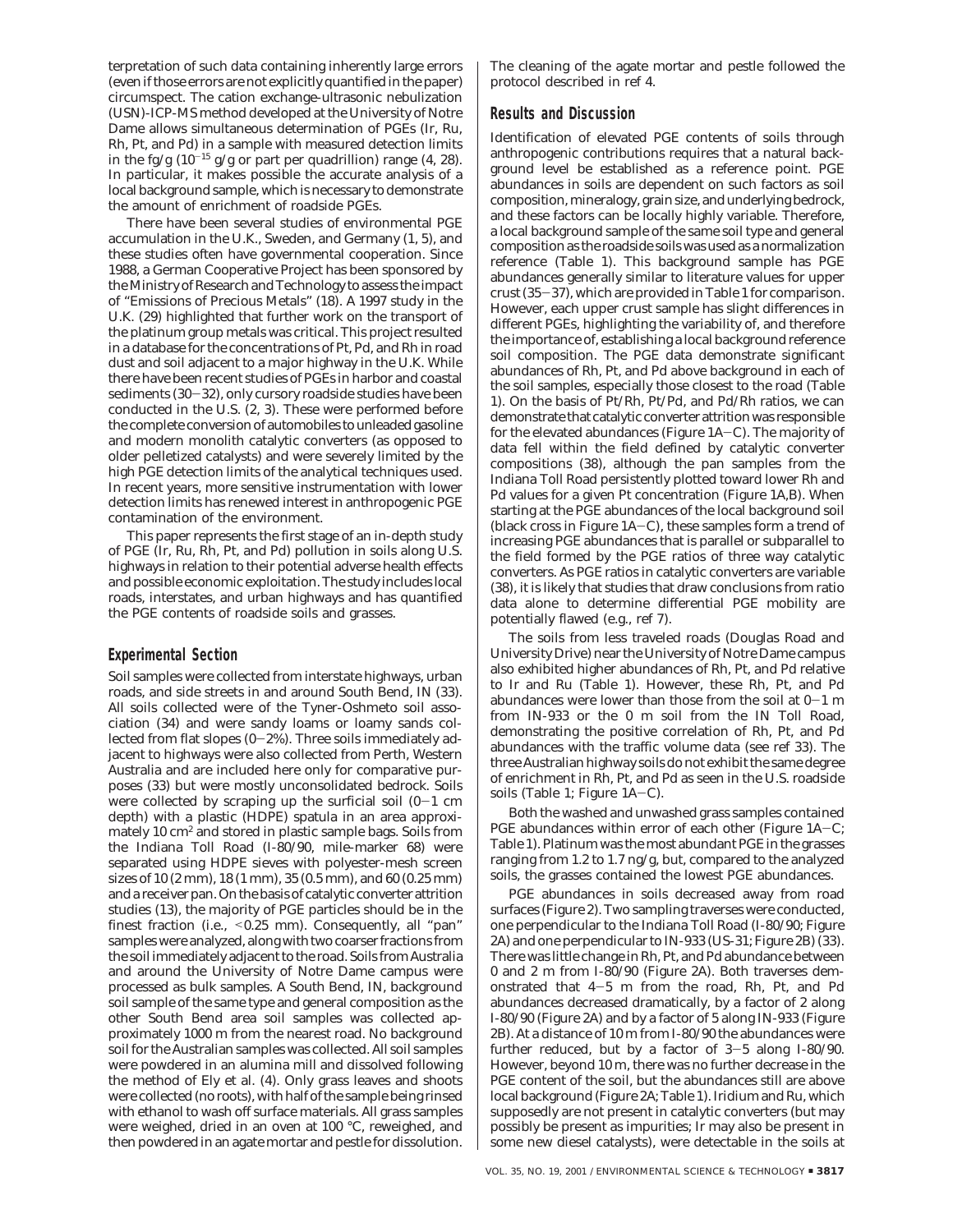**TABLE 1: PGE Abundances for 16 Roadside Soils, 4 Roadside Grasses, Local Background, Reference Material UMT-1, and Literature Upper Crust Estimates with Errors Given As 2 Sigma Values***<sup>a</sup>*

| sample name                                      | Ir<br>(ng/g) | 2<br>sigma | Ru<br>(ng/g) | 2<br>sigma | <b>Rh</b><br>(ng/g) | 2<br>sigma | Pt<br>(ng/g) | 2<br>sigma | Pd<br>(ng/g) | 2<br>sigma |
|--------------------------------------------------|--------------|------------|--------------|------------|---------------------|------------|--------------|------------|--------------|------------|
| IN Toll Road 0 m soil (pan)                      | 0.43         | 0.07       | 0.59         | 0.11       | 3.35                | 0.25       | 64.44        | 7.55       | 18.52        | 0.88       |
| IN Toll Road 2 m soil (pan)                      | 0.34         | 0.11       | 0.57         | 0.11       | 3.85                | 0.33       | 66.13        | 6.31       | 18.24        | 1.46       |
| IN Toll Road 4 m soil (pan)                      | 0.14         | 0.04       | 0.38         | 0.13       | 1.54                | 0.21       | 35.46        | 1.99       | 9.76         | 2.03       |
| IN Toll Road 10 m soil (pan)                     | 0.20         | 0.11       | 0.64         | 0.44       | 0.24                | 0.11       | 12.27        | 1.42       | 2.08         | 0.90       |
| IN Toll Road 18 m soil (pan)                     | 0.41         | 0.11       | 0.93         | 0.27       | 0.32                | 0.14       | 17.65        | 0.92       | 4.62         | 1.03       |
| IN Toll Road 24 m soil (pan)                     | 0.17         | 0.13       | 0.41         | 0.16       | 0.16                | 0.08       | 11.15        | 1.86       | 3.72         | 0.81       |
| IN Toll Road 0 m soil mesh 35 $(18-35)$          | 0.21         | 0.06       | 0.44         | 0.09       | 1.11                | 0.06       | 17.54        | 0.74       | 6.34         | 0.35       |
| IN Toll Road 0 m soil mesh 60 $(35-60)$          | 0.21         | 0.07       | 0.24         | 0.05       | 1.38                | 0.09       | 11.26        | 1.00       | 4.62         | 0.46       |
| $IN-9330-1m$                                     | 0.30         | 0.10       | 0.71         | 0.13       | 6.68                | 0.81       | 73.25        | 4.85       | 31.48        | 3.10       |
| $IN-9333-4m$                                     | 0.39         | 0.08       | 0.28         | 0.08       | 1.75                | 0.21       | 16.95        | 1.11       | 6.61         | 0.34       |
| IN-933 50 m                                      | 0.27         | 0.05       | 0.18         | 0.05       | 0.34                | 0.06       | 5.17         | 0.59       | 2.51         | 0.32       |
| Douglas Road 0-1 m                               | 0.21         | 0.15       | 0.44         | 0.08       | 6.20                | 0.60       | 37.35        | 9.87       | 13.16        | 1.32       |
| University Drive 0-1 m                           | 0.09         | 0.06       | 0.27         | 0.02       | 0.84                | 0.07       | 10.61        | 0.84       | 6.51         | 0.81       |
| Australian (Tonkin Highway)                      | 0.73         | 0.30       | 0.55         | 0.12       | 3.54                | 0.57       | 22.79        | 3.02       | 14.39        | 1.12       |
| Australian (Leach Highway #1)                    | 0.69         | 0.21       | 0.63         | 0.12       | 2.73                | 0.22       | 16.24        | 1.06       | 8.40         | 0.36       |
| Australian (Leach Highway #2)                    | 0.59         | 0.17       | 0.75         | 0.21       | 2.63                | 0.44       | 13.26        | 1.14       | 10.32        | 1.23       |
| IN Toll Road 0 m washed grass                    | 0.07         | 0.04       | 0.22         | 0.05       | 0.10                | 0.02       | 1.23         | 0.27       | 1.03         | 0.23       |
| IN Toll Road 18 m washed grass                   | 0.09         | 0.04       | 0.20         | 0.05       | 0.10                | 0.03       | 1.69         | 0.19       | 0.97         | 0.37       |
| IN Toll Road 0 m unwashed grass                  | 0.07         | 0.05       | 0.16         | 0.02       | 0.11                | 0.04       | 1.73         | 0.44       | 1.29         | 0.25       |
| IN Toll Road 18 m unwashed grass                 | 0.06         | 0.04       | 0.23         | 0.04       | 0.12                | 0.05       | 1.41         | 0.68       | 1.44         | 0.30       |
| UMT-1 average $(n=7)$                            | 7.50         | 1.10       | 10.03        | 0.98       | 9.18                | 0.96       | 119.4        | 12.8       | 97.8         | 10.7       |
| UMT-1 certified values                           | 8.8          | 0.6        | 10.9         | 1.5        | 9.5                 | 1.5        | 129          | 5          | 106          | 3          |
| upper crust $(37)$                               | 0.025        |            | 0.407        |            |                     |            | 0.39         |            | 0.653        |            |
| upper crust (38)                                 | 0.03         |            | 1.06         |            | 0.38                |            |              |            | 2.0          |            |
| upper crust (39)                                 | 0.05         |            | 0.10         |            | 0.06                |            |              |            | 0.40         |            |
| South Bend, IN background soil                   | 0.06         | 0.04       | 0.43         | 0.13       | 0.09                | 0.03       | 3.63         | 0.82       | 1.54         | 0.41       |
| average upper crust (refs $37 - 39 + S.B.$ bkgd) | 0.04         |            | 0.50         |            | 0.18                |            | 2.01         |            | 1.15         |            |

a 10-200 g samples were rehomogenized to minimize the "nugget effect". Aliquots of ∼250 mg were dissolved and analyzed. Determination<br>its (10 sigma) for this technique are given in ref 32 and are in the 0.07-3 pg/g range. limits (10 sigma) for this technique are given in ref <sup>32</sup> and are in the 0.07-3 pg/g range. A VG Elemental PQII STE quadrupole ICP-MS was used for analysis. Two sigma errors were based on standard addition regression error with details of error calculations in ref <sup>44</sup>.

levels less than 1 ng/g and at relatively constant abundances (within error) across the length of each traverse (Figure 2).

Normalization of the roadside soil PGE abundances to the background soil produces profiles that are instructive for examining relative enrichment above background as well as differences between the samples (Figure 3A-D). All soil samples generally contain Pd (except the Toll Road 10 m pan soil) and Pt abundances statistically different from (i.e., higher) those of South Bend background soil abundances (Table 1) at the 95% confidence level. Rhodium abundances for all soils except the Toll Road 10 and 24 m pan soils were also statistically higher than background soil concentrations at the 95% confidence level. Somewhat surprisingly, Ir abundances for all soil samples except the Toll Road 10 and 24 m, Douglas Road and University Drive soils were statistically higher than background soil abundances at the 95% confidence level. Enrichments of Ir were 5-7 times above background within 4 m of both the Toll Road and IN-933. For Ru, only the Toll Road 0 m, 18 m, and the IN-933 0-<sup>1</sup> m soils were statistically higher than background soil abundances at the 95% confidence level. These enrichments are also seen in the normalization plots.

In the Indiana Toll Road (I-80/90) soils, the finest fraction contained the greatest PGE concentrations. Enrichments were approximately 18 times above background for Pt, 12 times above background for Pd, and 40 times above background for Rh. The coarser fractions of the I-80/90 soils contained almost an order of magnitude lower abundances of Pt, Pd, and Rh (enrichments of Pt, Pd, and Rh were 3-<sup>5</sup> times, 3-4 times, and 12-15 times, respectively, see Figure 3A). Platinum and Pd appeared to be more widely dispersed compared to Rh, consistent with experimental observations and laboratory studies (*15*-*17*). All soils analyzed in this study contained Pt and Pd abundances above the natural background, whereas Rh decreased to within error of background levels at distances approximately 10 m from the road (Table

1; Figures 1, 2A, and 3A). This may reflect lower amounts of Rh relative to Pt and Pd in catalytic converters and the fact that Rh has only been used in catalytic converters since the mid-1980s, while Pt and Pd have been used since 1975. This is particularly relevant for understanding any potentially adverse impact such dispersion could have.

The situation is similar with the traverse perpendicular to IN-933 (US-31) (Figure 3B), although here bulk soils were analyzed. In comparing the data from I-80/90, IN-933 (US-31), Douglas Road, and University Drive there was a direct correlation between Rh, Pt, and Pd contents of the roadside (0 m) soils and the amount of traffic on these roads (*33*), even though the PGEs in the I-80/90 soils have been concentrated through sieving. This clearly demonstrates the anthropogenic input of PGEs through the attrition of automobile catalytic converters. Enrichments were even higher than the Toll Road 0 m soil, with Pt, Pd, and Rh being 20 times, 20 times, and 74 times above background, respectively. The Australian roadside soils also exhibit enrichment of Rh, Pt, and Pd but to a lesser degree than the South Bend soils (Pt, Pd, and Rh enrichments were on average 9 times, 9 times, and 17 times, respectively, compared to average upper crust-see Figure 3D). However, interpretations are limited because a local background soil was not collected, so the average upper crust-normalized profiles only show the general degree of enrichment. These profiles do illustrate that Pt in the Australian soils is less enriched relative to Pd and Rh than the South Bend soils, as the upper crust average Pt value is lower than the South Bend background Pt abundance.

Caution should be exercised in trying to compare PGE roadside abundances from different regions because of the generally poor quality of data in the literature as well as the large number of variables affecting the production, accumulation, and subsequent transformations of PGEs in the roadside environment. The quality of PGE data in the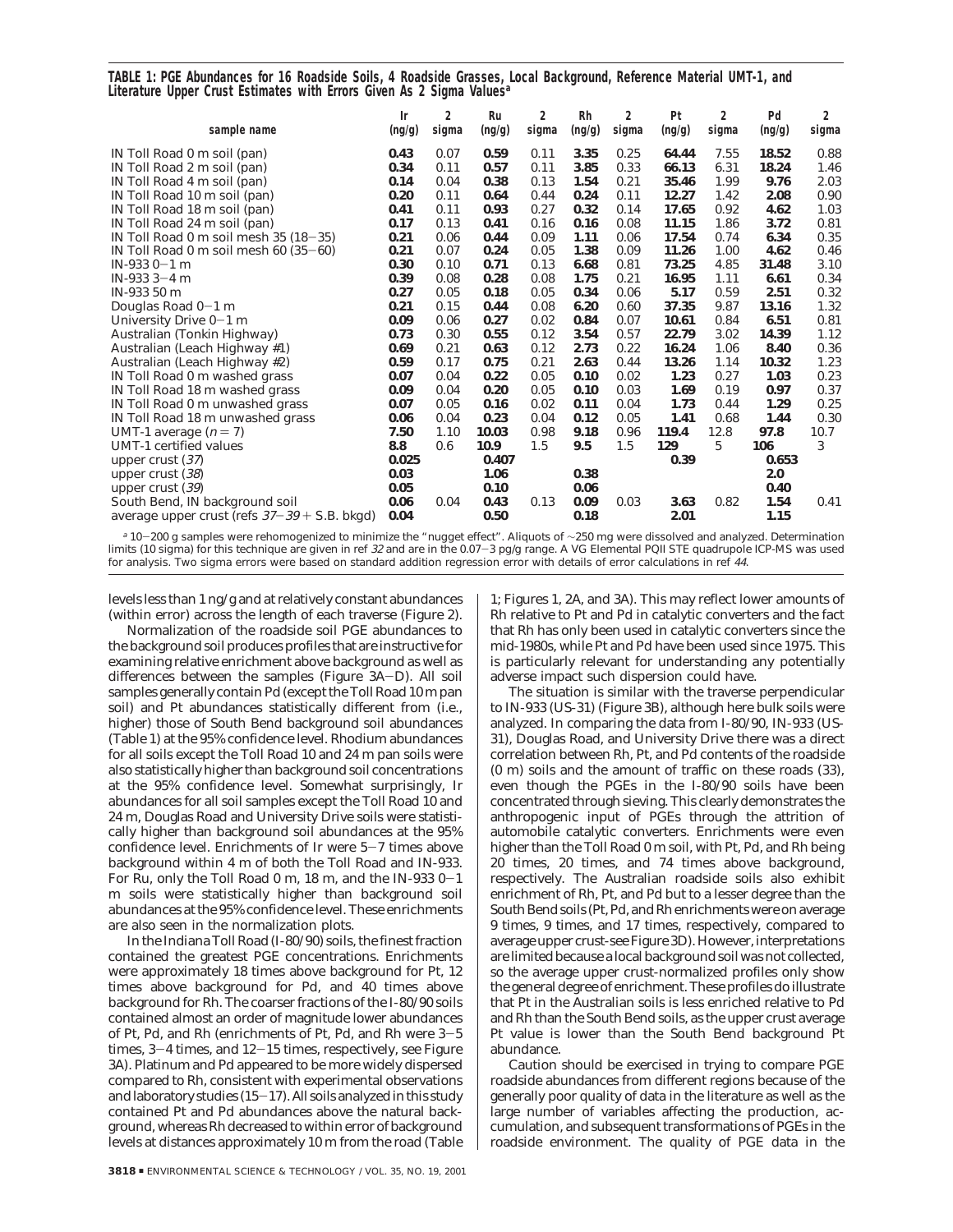

**FIGURE 1. Element**-**element plots of Rh, Pd, and Pt abundances in soil and grass samples. Errors shown are 2 sigma and if not visible are within the size of the symbol. A: log**-**log plot of Rh vs Pt abundances. Abbreviations in the legend are as follows: T.R.- Toll Road; S.B.-South Bend, IN. IN Toll Road soils (pan) were sampled at 0, 2, 4, 10, 18, and 24 m and IN Toll Road 0 m soils mesh sizes shown are 35 (0.5**-**1 mm diameter) and 60 (0.25**-**0.5 mm diameter).** IN-933 soils were sampled at  $0-1$ ,  $3-4$ , and 50 m. The gray field **represents three-way (Pt**-**Pd**-**Rh) catalytic converter (TWC) ratios (36). B: log**-**log plot of Pd vs Pt abundances. Symbols and field are as in A. C: log**-**log plot of Rh vs Pd abundances. Symbols and field are the same as in A.**

literature has been commented upon (*39, 40*) and discussed above and is most often affected by factors such as compositional sample heterogeneities ("nugget effect"), the lack of errors provided with the data, and the insufficient use of direct methods of reproducibility to assess the precision of the data (*39*).

While the same general group of auto manufacturers supply Australia as well as Europe, Japan, and the U.S., there are marked differences in roadside Pt, Pd, and Rh enrichments, as demonstrated by the European studies (*1*). These differences may be due to the different timing of mandatory catalytic converter use by individual countries in conjunction with other factors (e.g., variable composition of each country's car population by automaker and car model, age of catalytic converter, speed of car, volume of traffic, climate and rainfall, soil type, etc.). Furthermore, necessary information about how the PGEs transform in the roadside environment, how mobile they are, or even the bioavailability and toxicity of PGEs from catalytic converters are only now beginning to be investigated. Note that the apparent Ir enrichment in the Australian soils (Figure 3D) is a function of the different



**FIGURE 2. Perpendicular PGE profiles away from the roads. A. Indiana Toll Road, with PGE abundances given in ng/g (vertical log scale) and pan soil samples at 0, 2, 4, 10, 18, and 24 m. Errors on the points are 2 sigma and are within the size of the symbol if not visible. Note that Pt, Pd, and Rh are significantly elevated near the Toll Road, while Ir and Ru are always below 1 ng/g. When compared with the background soil sample, Ir abundances in all Toll Road samples are elevated above the background, while Ru abundances in all samples are similar to the background abundance. B. IN-933 with PGE abundances given in ng/g (vertical log scale) and bulk soil samples at 0**-**1, 3**-**4, and 50 m. Symbols are the same as in A. Errors on the points are 2 sigma and are within the size of the symbol if not visible.**

normalization used in this diagram (see Table 1). Further study is necessary to determine the precise causes for the lower Pt, Pd, and Rh abundances in Australia compared to published studies in Europe and this U.S. study.

Certain trace metals (e.g., Ni, Cu, Zn, and Pb) have been used to evaluate the contribution of traffic to the surrounding urban environment (*41*-*43*). As an illustration, Pt, Pd, and Rh and Ir abundances from IN-933 were plotted against Ni, Cu, Zn, and Pb to see if any correlation was present (Figure 4A-D). The PGEs were also plotted against the lithophile elements Y and Ga, for which there should be no correlation, as these elements should be constant in all the soils as there is no documented anthropogenic input of Y and Ga. As can be seen in Figure 4A-C, Pt, Pd, and Rh all show positive correlations with Ni, Cu, Zn, and Pb. Note that the PGE abundances are plotted increasing from right to left, as the distance from the road is shown from left to right (actual distance data is in Table 1 and Figure 2B). Also note that the two sigma errors for the PGEs are for clarity only shown on the Ni data points, but are the same for all trace element data shown for each given PGE. These positive correlations of Pt, Pd, and Rh with Ni, Cu, Zn, and Pb further demonstrate that all of these metals are anthropogenic inputs to the roadside from automotive traffic. Also note that the Ni, Cu, Zn, and Pb background soil abundances are much lower than even the IN-933 50 m soil abundances, indicating substantial transport of these elements as well as the PGEs. There are no correlations of Pt, Pd, and Rh with Y and Ga (i.e., they are flat), and all Y and Ga abundances in the IN-933 soils are within error of those in the South Bend background soil.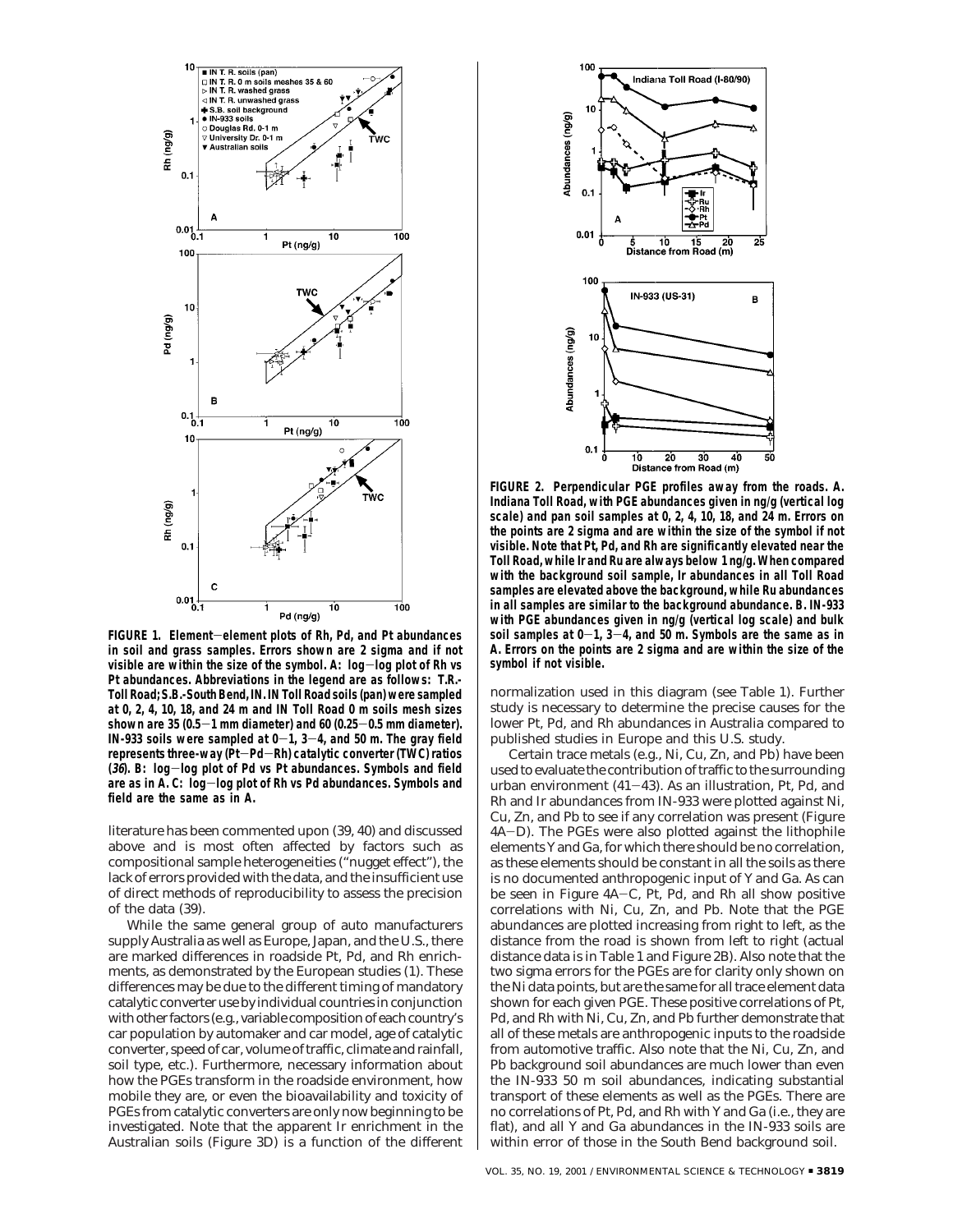

**FIGURE 3. Soil and grass PGE data normalized to local background soil sample for South Bend, IN samples and average upper crust for Australian samples. Two sigma errors for all the samples were omitted for the sake of clarity (see Table 1 for all errors). A: Indiana Toll Road (I-80/90) soils. The dashed lines represent soil fractions other than those of the sieve pan. B: Soils taken from roads around the Notre Dame campus. All analyses were conducted on the bulk soil. C: Indiana Toll Road (I-80/90) grass samples. "Washed" indicates that the grass was washed with ethanol to remove the outer cuticle and any PGEs adhering to the surface. D: Soils from Australian highways around Perth, Western Australia. Note that the Australian soils are normalized to average upper crust as a local background (i.e., uncontaminated) soil was not collected in this area.**



**FIGURE 4. Soil PGE data plotted against traffic-related (Ni, Cu, Zn, and Pb) and lithophile (Y, Ga) trace element data for samples from IN-933. Local background soil PGE and trace element abundances are also plotted as points for comparison. A: Pt. Two sigma errors are shown for Pt on the Ni data points and are the same for all other series but were omitted for clarity. Trace element errors and errors not visible are within the size of the symbol. B: Pd. Symbols and errors are the same as in A. C: Rh. Symbols and errors are the same as in A. D: Ir. Symbols and errors are the same as in A. Note the lack of a positive correlation for any of the automotive-related trace elements (Ni, Cu, Zn, and Pb) and that all Ir abundances are within error of each other.**

Iridium was also plotted against Ni, Cu, Zn, and Pb but showed no consistent positive correlations (Figure 4D). Note the much smaller Ir abundance scale compared to Figures 4A-C and the fact that all of the Ir abundances shown are within error of each other (note again that the two sigma errors are shown only on the Ni data points for clarity, but are the same on Ir for all trace elements shown). While it was noted earlier that Ir abundances are elevated above local background (Figure 3B, Table 1), the geochemical data do not confirm traffic as the source. However, the elevated Ir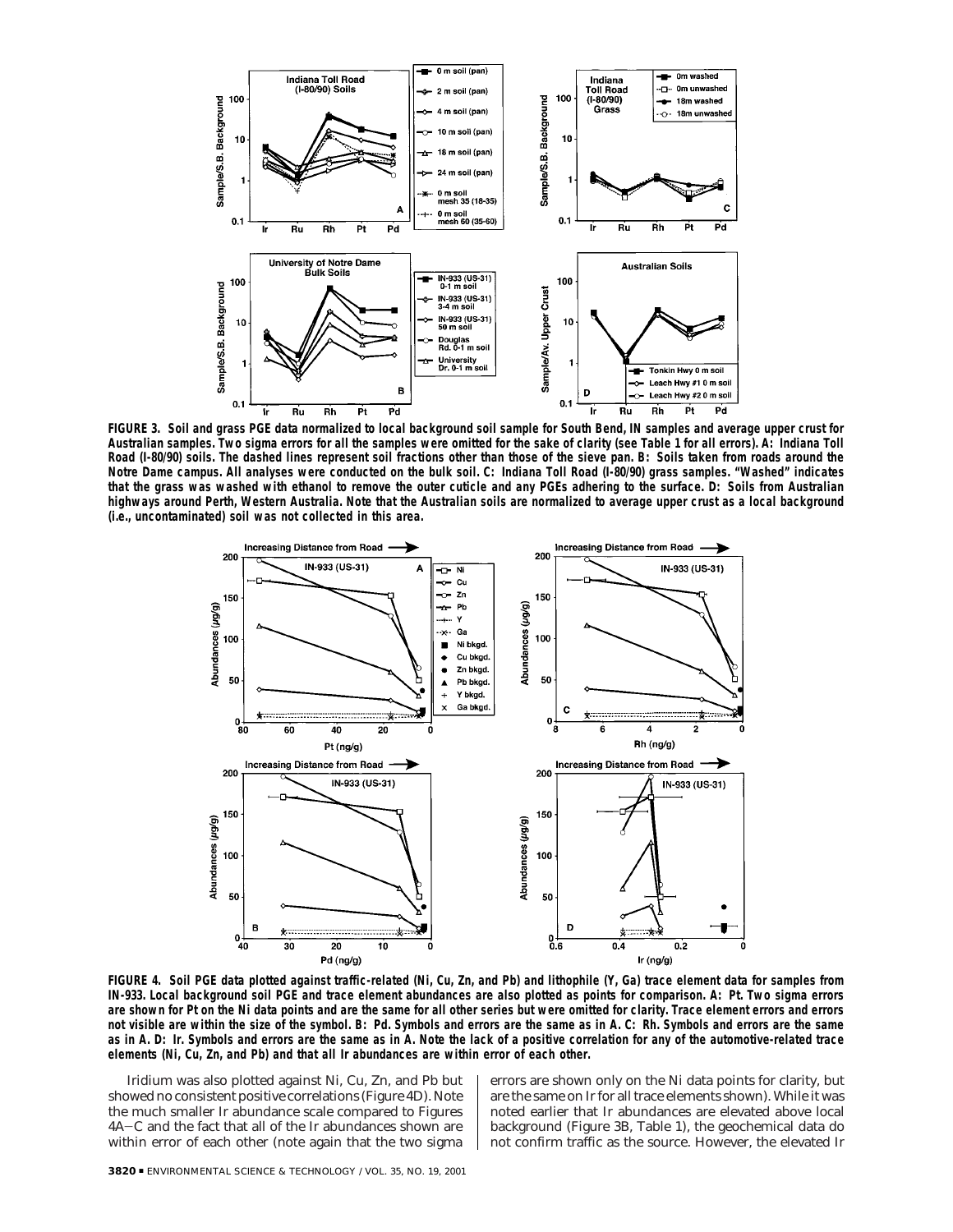abundances in the soil are most likely being deposited along with Pt, Pd, and Rh as Ir is probably present as an impurity in automotive Pt-Pd-Rh catalysts and also is being used in some new diesel catalysts with Pt (*8*). Ruthenium (not shown) also demonstrated no correlations with any of the trace elements, and abundances were within error of that in the local background soil.

The results of the I-80/90 grass analyses demonstrate that Pt was taken up by the grass (Table 1, Figures 3C). However, the Pt abundances in all grass samples were not statistically different from those of the local background soil (Table 1) at the 95% confidence level. There was also no difference between the Pt abundances of the washed and unwashed grasses, demonstrating that Pt adhering to the surface of the grass leaves and stems was insignificant and that the Pt was incorporated into the grass tissue. Previous work (*23, 24*) had shown that Pt was taken up by roadside vegetation and that a positive correlation of Pt abundances and volume of traffic was documented. Other studies contradicted these conclusions (*44, 45*), stating "the bioavailability of catalyst emitted Pt is remarkably low". Based on our preliminary data, there is uptake of Pt by grass. It also appears there is no correlation between the Pt abundances in the grass and the amount of Pt deposited in the roadside soils. This may be a function of the amount of Pt the grass can incorporate into its structure. Further study is required to conclude whether there is a correlation with traffic volume on U.S. roads, especially as the previous studies that showed such a correlation (*23, 24*) may have had another source of Pt present (i.e., industrial). Clearly future work is needed and will clarify whether the correlation with volume of traffic can be reproduced, what local background grass PGE abundance is (i.e., grass grown on uncontaminated soil), and whether this Pt uptake poses any health risks.

A positive impact of increased usage of catalytic converters in automobiles is that roadside soils may become an economic resource for the PGEs. For example, 100 ng/g translates to 0.1 g per metric ton. The only operating Pt mine in the U.S., the Stillwater Mining Company of Montana, processed 1.6 million metric tons of ore in the year 2000, producing 12 190 kg of Pt+Pd at a cash cost of \$9300 per kg and resulting in an economically viable ore grade of 7.47 g per metric ton (*46*). If the roadside soil 0-1 m from the roadway and 1 cm deep were collected from all the urban and interstate roadways in Indiana (34 000 km, which is 23% of the total road mileage in Indiana), and assuming an average Pt concentration in the soil of 100 ng/g and Pd concentration of 50 ng/g, then 510 000 metric tons of soil would be processed, producing 76 kg of Pt+Pd for an ore grade of 0.15 g per metric ton. While this ore grade is lower, the cash cost of collecting and processing the soil would be considerably reduced. The roadside soil is easily accessible and simpler and more environmentally friendly to process, compared to mining PGE ore from 1.6 km depth and smelting and processing that ore. As PGE roadside abundances will continue to accumulate (e.g., a German study (*5*) found Pt values of 1100 ng/g in roadside dust from Stuttgart and a recent British study (*7*) found Pt abundances of greater than 500 ng/g in road dust and surface samples), this recycling of PGEs from roadside soils could become economically viable and merits further research. Finally, if the PGEs were recycled, any potentially adverse effect to human health would be negated.

In summary, it is evident that attrition of automobile catalytic converters is introducing an anthropogenic contribution of Rh, Pt, and Pd into roadside soils. The data presented here shows that Pt and Pd were being transported relatively large distances (up to 50 m) from the road. Because of vegetation between the IN-933 50 m soil site and IN-933 as well as the level terrain, it appears that the transport

mechanism for the PGEs to this site is airborne. This is consistent with a recent study from Germany (*47*) where increased Pt and Rh abundances were detected in airborne samples collected at distances of 150 m from the road. Furthermore, the data also show that at least Pt was being incorporated into plants. With agricultural crops bordering much of the Indiana Toll Road, it remains to be seen how Pt is being incorporated into these foodstuffs; our study demonstrated the potential is there, and we caution that the toxic effects of Pt (+ Rh and Pd) should not be underestimated.

While catalytic converters are essential in reducing smogcausing automobile emissions, it is essential that we do not replace one pollutant with another. A solution to what is a potential problem also has an economic advantage. The roadside soils, especially in urban areas, would be nearly enriched enough to make them economically viable as sources of Pt and possibly Rh and Pd. If such exploitation were conducted, the PGEs would be removed from the environment before they could enter the food chain.

#### **Acknowledgments**

This research was funded by a seed grant from the Center for Environmental Science & Technology at the University of Notre Dame. J.C.J. was supported under NSF grant EAR93- 15930, and the ICP-MS laboratory was supported by the University of Notre Dame and NSF grant ECS92-14596 to C.R.N. Three anonymous reviewers and especially B. Peucker-Ehrenbrink are thanked for reviewing an early version of this manuscript.

#### **Literature Cited**

- (1) *Anthropogenic Platinum-Group Element Emissions*; Zereini, F., Alt, F., Eds.; Springer: Berlin, Germany, 2000.
- (2) *Medical and Biologic Effects of Environmental Pollutants: Platinum-Group Metals*; National Academy of Sciences: Washington, DC, 1977.
- (3) Hodge, V.; Stallard, M. *Environ. Sci. Technol.* **<sup>1986</sup>**, *<sup>20</sup>*, 1058- 1060.
- (4) Ely, J.; Neal, C.; O'Neill, J., Jr.; Jain, J. *Chem. Geol.* **1999**, *157*,  $219 - 234.$
- (5) Schäfer, J.; Eckhardt, J.; Berner, Z.; Stüben, D. *Environ. Sci. Technol*. **<sup>1999</sup>**, *<sup>33</sup>*, 3166-3170.
- (6) Farago, M., et al. *Fresenius J. Anal. Chem.* **<sup>1996</sup>**, *<sup>354</sup>*, 660-663.
- (7) Jarvis, K.; Parry, S.; Piper, J. *Environ. Sci. Technol*. **2001**, *35*, <sup>1031</sup>-1036. (8) Palacios, M.; Moldovan, M.; Gomez, M. In *Anthropogenic*
- *Platinum-Group Element Emissions*; Zereini, F., Alt, F., Eds.; Springer: Berlin, Germany, 2000; pp 3-14.
- (9) Barefoot, R. *Environ. Sci. Technol.* **<sup>1997</sup>**, *<sup>31</sup>*, 309-314.
- (10) Hill, R.; Mayer, W. *IEEE Trans. Nucl. Sci.* **<sup>1977</sup>**, *NS-24*, 2549- 2554.
- (11) Ko¨nig, H.; Hertel, R.; Koch, W.; Rosner, G. *Atmos. Environ.* **1992**, *26A*, 741-745.
- (12) Moldovan, M.; Gomez, M.; Palacios, M. *J. Anal. At. Spectrom.* **<sup>1999</sup>**, *<sup>14</sup>*, 1163-1169.
- (13) Artelt, S.; Levsen, K.; König, H.; Rosner, G. In *Anthropogenic Platinum-Group Element Emissions*; Zereini, F., Alt, F., Eds.; Springer: Berlin, Germany, 2000; pp 33-44.
- (14) Schlo¨gl, R.; Indlekofer, G.; Oelhafen, P. *Angew. Chem., Int. Ed. Engl.* **<sup>1987</sup>**, *<sup>26</sup>*, 309-319.
- (15) Zereini, F.; et al. In *Anthropogenic Platinum-Group Element Emissions*; Zereini, F., Alt, F., Eds.; Springer: Berlin, Germany,
- 2000; pp 73-83.<br>(16) Wood, S. Can. Mineral. **1990**, 28, 665-673. (16) Wood, S. *Can. Mineral.* **<sup>1990</sup>**, *<sup>28</sup>*, 665-673.
- (17) Wood, S.; Vlassopoulos, D. *Can. Mineral.* **<sup>1990</sup>**, *<sup>28</sup>*, 649-663.
- (18) Wegscheider, W.; Zischka, M. *Fresenius J. Anal. Chem.* **1993**,
- *346*, 525–529.<br>(19) Lee, M.; Tölg, G.; Beinrohr, E.; Tschöpel, P. *Anal. Chim. Acta*
- **<sup>1993</sup>**, *<sup>272</sup>*, 193-203. (20) Messerschmidt, J.; Alt, F.; To¨lg, G. *Anal. Chim. Acta* **1994**, *291*, 161–167.<br>Messersc
- (21) Messerschmidt, J.; Alt, F.; To¨lg, G. *Electrophoresis* **<sup>1995</sup>**, *<sup>16</sup>*, 800- 803.
- (22) Parent, M.; Vanhoe, H.; Moens, L.; Dams, R. *Fresenius J. Anal. Chem.* **<sup>1996</sup>**, *<sup>354</sup>*, 664-667.